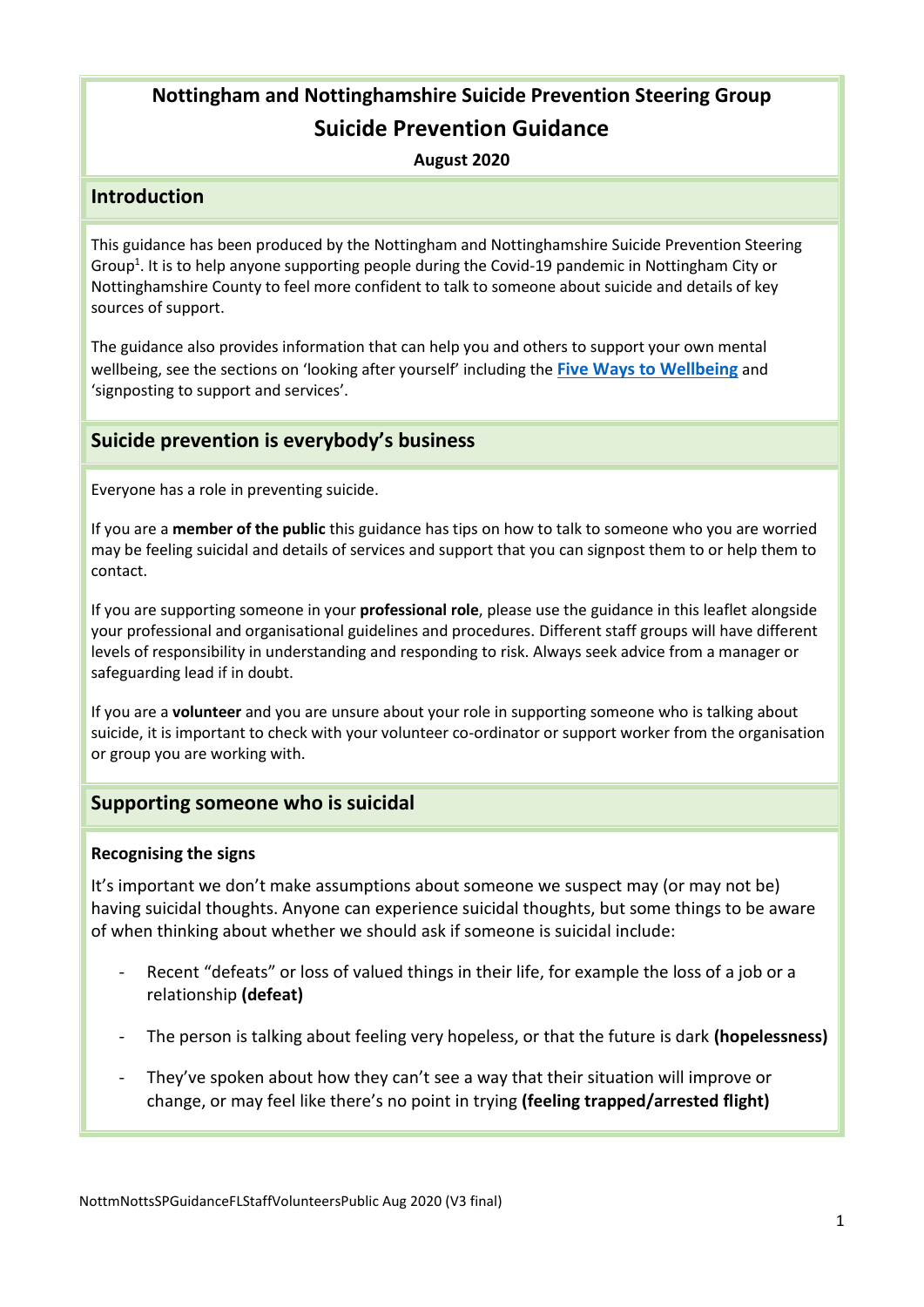- They've mentioned that they think people, society, or the world would be better off if they weren't around **(burdensomeness)**
- They've said how they have nobody to turn to, how attempts to reach out for help have gone really badly, or there's nowhere they belong anymore **(thwarted belongingness)**
- They appear to be withdrawing from daily life (e.g. school, work, or social life), or seem to have a "mask" that they wear to hide their internal pain **(isolation)**
- They've spoken before about thinking/attempting suicide in the past under similar circumstances, or that they self-harm **(history/risk factor)**

Someone who's suicidal may show none of these things, and someone who is not suicidal may show several. So, as mentioned, we can't assume anything – the best thing to do is **ask.** There's not always one pivotal moment in someone's life that suddenly causes suicidal thoughts (although there can be); sometimes, it's "the straw the broke the camel's back", and a build-up of months or even years of distress that can cause someone to go into crisis.

# **Self-harm**

It's important that we recognise that self-harm and suicide are often **not** the same thing. If someone says they are not having thoughts of suicide, this doesn't mean they are not selfharming; we should ask these questions separately and clearly. Self-harm **can** be a risk factor for suicide, however – so if we're in a position where we are finding ourselves thinking we should ask someone about suicide, we should also ask about self-harm even if the response to suicidal thoughts is a "no".

Self-harm is a behaviour – we should not equate the appearance of self-harm to a proportional emotional distress. For example, it can be dangerous if we think "oh, it's only a small amount of a self-harm" – we should always ask about reasons for self-harm, and what is happening for that person.

A "small" amount of self-harm does not automatically mean a "small" amount of distress.

# **Talking about suicide**

# **Questions to ask**

The following leaflets on the Notts Help Yourself website contain useful tips on talking to someone about suicide and self-harm: **[It's safe to talk about suicide leaflet](https://search3.openobjects.com/mediamanager/nottinghamshire/fsd/files/safe_to_talk_leaflet_nottinghamshire_v2_final_1.pdf)** and **[It's okay to talk about self-harm](https://search3.openobjects.com/mediamanager/nottinghamshire/fsd/files/c_users_lkw1_desktop_it_is_okay_to_talk_about_self-harm_-_economy_-_sept_2019_pdf.pdf)  [leaflet](https://search3.openobjects.com/mediamanager/nottinghamshire/fsd/files/c_users_lkw1_desktop_it_is_okay_to_talk_about_self-harm_-_economy_-_sept_2019_pdf.pdf)**

# **Exploring causes and things that could help**

If someone is struggling to convey how they're feeling, it's sometimes helpful to give them some guidance throughout the conversation. For example, exploring how they're feeling by: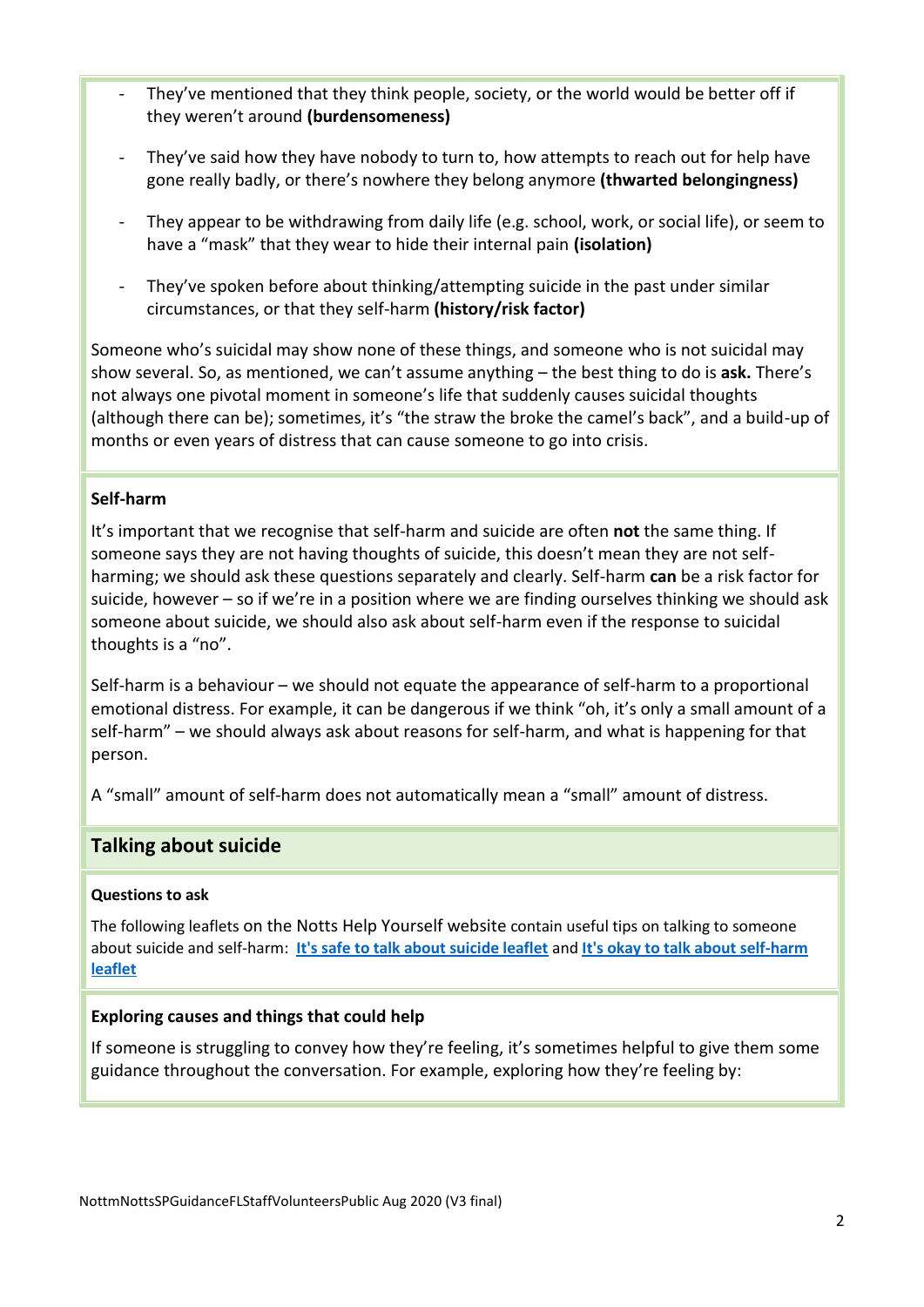- Having the confidence to ask directly, "Are you self-harming/thinking of suicide?". This can help the person by allowing them to simply say "Yes", rather than having the pressure on them to say it themselves the first time.
- Being as much of a "person" as you can be within your comfort, confidence and competency – you can often find out a lot if you simply have a conversation with the person rather than becoming very rigid and reading off a list of questions. While there are of course some things we need to ask to make sure the person is safe, the way we ask these questions is important.
- Consistent messages that they can get through this, with the right support. You may not always be the person who will provide that ongoing support, but you may be the person who gets them on the right path. This can involve their GP, third sector specialist services like Harmless/The Tomorrow Project, friends, family, or other people who can be there with the person longer-term. You can find out about support and services on page 5.
- Not reinforcing or insisting on support strategies that the person knows by experience don't work for them or would be risky. For example, never encourage the person to do something by themselves if they know being alone is risky for them; try and see if there's any scope to include a friend, family member, or someone else within the activity.
- Having some knowledge and understanding of what other services exist. A list of resources and services with some really experienced staff can be accessed here ASKLION<sup>2</sup> / [Notts Help](https://www.nottshelpyourself.org.uk/kb5/nottinghamshire/directory/home.page) Yourself<sup>3</sup> to help with different things, like housing, finances or debts. Being able to provide and talk about alternatives that may address someone's underlying distress may help. Suicidal thoughts aren't always purely due to a mental health condition – sometimes, the prospect of there being someone able to help with e.g. mounting debts can help, if the stress of this is a key part of someone's suicide crisis.
- Collaboratively coming up with appropriate things that could help once you understand why someone is thinking of suicide. If we signpost someone who's about to lose their accommodation to a therapy service with a long waitlist, this may miss the crux of their immediate crisis; however, if we consider making a referral to a swift-response practical support service that can help with accommodation **and** a therapy service for separate mental health or emotional support, this may be a more appropriate avenue of support.

# **Listening**

Sometimes, when someone *does* tell us they're having suicidal thoughts, we feel we must give them all the answers, or we feel uncomfortable and try to divert the conversation and encourage them to "speak to a professional". While this is important and it's good to encourage people to speak to someone who can help them longer-term, remember that there's a reason they chose to tell **you, now.**

Sometimes, it's okay to sit and listen to someone's struggles without having all the answers in that exact moment. For some, it may be the first time they've spoken about suicide out loud, and it's vital that we give them the space to talk about this without being cut-off, interrupted, or told to go elsewhere (at least not immediately). It's okay (and very important) to make a support plan to help someone, but an important step may be simply listening to their difficulties if they want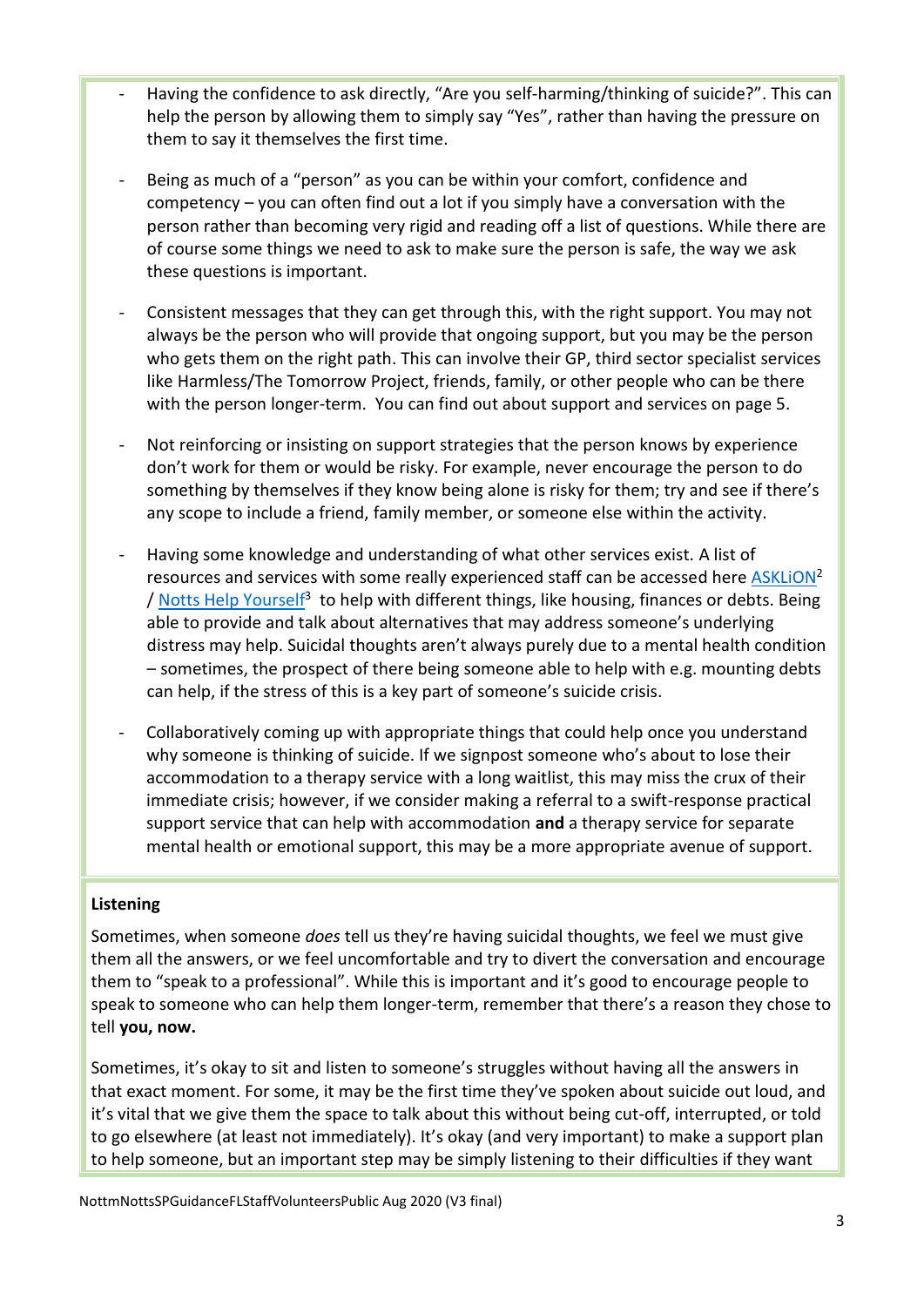to share them. This is especially true if you've observed some of the things mentioned in "Recognising the Signs" above, like burdensomeness.

We can't give the right support if we don't know that person's perspective on their difficulties, and the only way to get this is by asking and listening to them. It's okay to ask someone to clarify what they mean if you are unsure – this will help you stay on the same page together. Depending on your role, your part may begin and end with listening to the person.

# **Language**

Suicide is a very difficult thing to talk about, for many people. It's really key that we're not compounding any shame, guilt, or stigma when we talk about suicide. While this may come down to some of the explicit language we use (e.g. not using "commit" suicide, "self-harmer"), we should be mindful of the implicit messages we're sending if talking to someone who's suicidal. This means not belittling someone's situation (e.g. "You're only young, you have your life ahead of you"; "Just don't worry too much about it, you're overthinking it too much"; "What have you got to worry about?"). A "compassionately curious" approach may help, where you try and sit with the person and understand their perspective. Just as an example, as an adult, we may easily forget how stressful life can sometimes be for young people and allow that to colour our responses (e.g. "They're only exams, they don't mean anything in the grand scheme of things, don't worry about it").

What this may do, even if our intentions are good, is let the person know that others may think their reasons for thinking about suicide is "silly", "not enough", or that their worries won't be taken seriously. Over time if this happens a lot, this can contribute to the person not seeking support any more, because it may be pointless in their mind, and make them feel worse.

So, a compassionately curious approach would mean, instead, responding with empathy and interest in helping, for example "It really sounds like you've got a lot happening right now. Thank you for telling me how worried you are about your exams/home situation/etc. Maybe we can talk about what parts of the situation are really getting on top of you?"

Messages of hope are important, while also not overpromising on what you feel able to do. For example, don't flat-out promise to keep everything between you both – if the person, for example, says they feel they may do something to act on their suicidal thoughts (or if you have any doubts or reservations), this is not something you should keep between you.

Sometimes, it's a balance of hopeful messaging while not undercutting what the person has said and its importance. For example, "You mentioned earlier that one of the biggest reasons you've been thinking about suicide is that you feel worthless because you're struggling to find a job right now, and that you're struggling financially because of that. It sounds like finding a job would be really valuable for you right now, both for your wellbeing and your finances? I'm wondering if there's something we can do to help; there's a service I know of that helps with employment – if you like, we could give them a call together now just to get some more information about their service and how they work, then talk about it and see if it sounds right to you? You don't have to do anything today if you don't want to – you can take your own time to look them up afterwards, if that helps". This shows willingness to be on the person's side to help them where you can, while also recognising that there are a variety of options that can support the person holistically.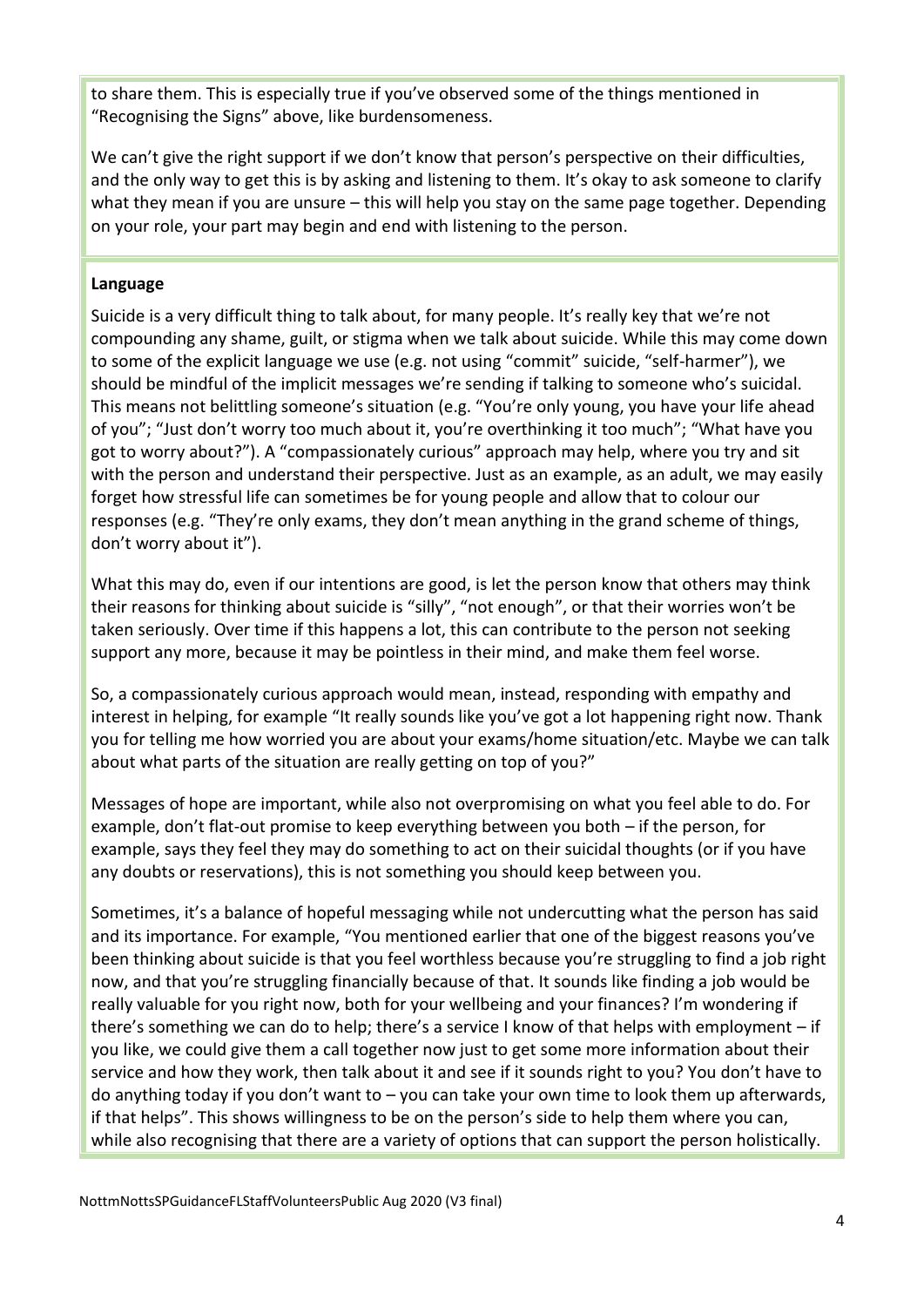It gives the person the option to do something now without the pressure of feeling obligated, if they don't feel ready or able to get that support immediately.

It's important not to be frustrated if they decide to not immediately take this option, as the person may have their own reasons for feeling apprehensive to get that support (e.g. a negative previous experience) – this, again, opens up an avenue for understanding why the person is thinking about suicide, and collaboratively thinking of ways to get through any barriers they are facing in a way that's not too jarring or uncomfortable for them.

Sometimes, it helps to tackle a problem with that person right then and there – this can be as relatively simple as helping them to call their GP to make an appointment that they've been apprehensive to make.

# **Safeguarding**

It is the responsibility of each organisation to have its own internal safeguarding procedures. These should reflect the **Adults and Children's** Nottingham and Nottinghamshire multi-agency safeguarding procedures. Internal procedures should detail nominated staff who are trained to take on the role of making safeguarding referrals. All staff are responsible for raising a concern and in some instances the person raising the concern will also be the person responsible for making a safeguarding referral<sup>4</sup>.

For guidance and safeguarding referral routes, for professionals and members of the public, access the Nottingham and Nottinghamshire safeguarding procedures via one of the links below.

**Adults** Safeguarding

Nottinghamshire County: [Multi-Agency Safeguarding Hub \(MASH\)](https://www.nottinghamshire.gov.uk/care/childrens-social-care/nottinghamshire-children-and-families-alliance/pathway-to-provision/multi-agency-safeguarding-hub-mash)

Nottingham City: [Adult Safeguarding Procedures and Guidance](https://nottinghamcity.gov.uk/information-for-residents/children-and-families/safeguarding-adults/adult-safeguarding-procedures-and-guidance/)

# **Children and Young People Safeguarding**

Nottingham City and Nottinghamshire County [Interagency Safeguarding Children Procedures](https://nottinghamshirescb.proceduresonline.com/contents.html#core)

# **Signposting to support and services**

#### **Sources of support**

#### **During the COVID-19 pandemic services are still operating and available to anyone who needs help.**

There are many sources of support that you could suggest a person who is experiencing suicidal thoughts or feelings could contact. These include:

# **Help from NHS services…**

- The person could **talk to their GP**. GP practices are still open and can offer appointments by 'phone or video call.
- Anyone who needs emotional support or information about what help is available locally for people struggling with their mental health can call the **Nottinghamshire Mental Health Helpline** on 0300 555 0730 9am-11pm 7 days a week, [https://www.turning-point.co.uk/services/nottingham-helpline.](https://www.turning-point.co.uk/services/nottingham-helpline)
- If the person is in need of urgent care but their situation is not life-threatening they can ring **NHS 111** (open 24 hours every day)
- Local people who need immediate help can now receive support 24/7 by calling the new Nottingham and **Nottinghamshire Mental Health Crisis Helpline 0808 196 3779**, 24 hours a day, seven days a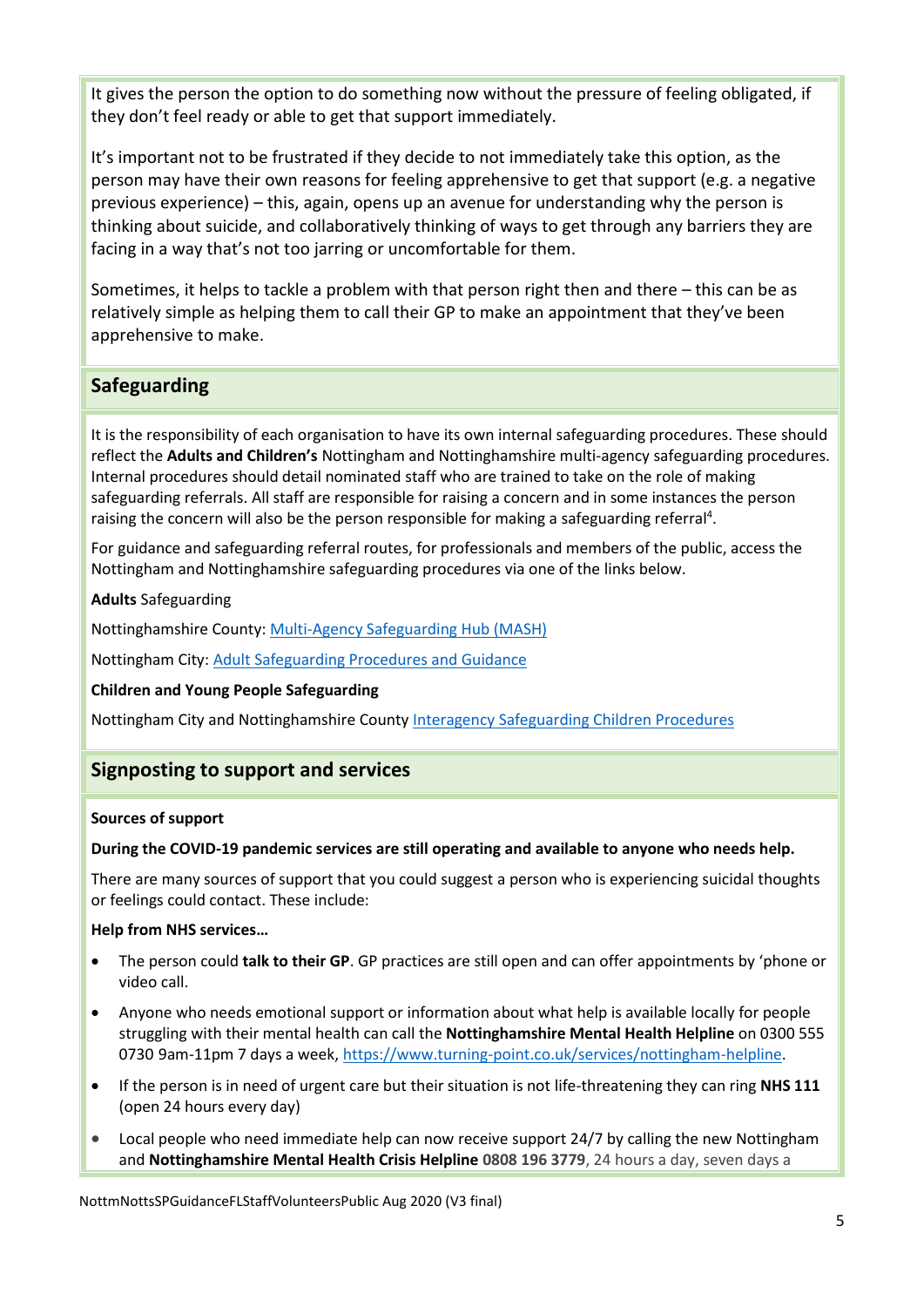week. The line is open to people of all ages who live in Nottingham and Nottinghamshire. The crisis line is operated by local health workers, who will help callers to get the right support.

• If the person has injured themselves seriously or has tried to end their life (for example by taking an overdose) encourage them to **call 999** for an ambulance or call on their behalf.

### **Other services and support…**

- **Harmless – support for self-harm**. Practical and emotional support, or long/short-term therapy. Based in Nottinghamshire - Referral line 0115 880 0280, or [info@harmless.org.uk](mailto:info@harmless.org.uk)
- **The Tomorrow Project support for suicidal thoughts/crisis**. Short-term practical and emotional support, based in Nottinghamshire - Referral line 0115 880 0280, or [crisis@tomorrowproject.org.uk](mailto:crisis@tomorrowproject.org.uk)
- **The Tomorrow Project support for people who've been exposed to suicide** (friends, family members, colleagues, professionals, members of the public – anyone). Referral line 0115 880 0280, or [bereavement@tomorrowproject.org.uk](mailto:bereavement@tomorrowproject.org.uk)
- **Text SHOUT** to 85258 (available 24/7). Shout is a 24/7 UK crisis text service available for times when people feel they need immediate support.

By texting 'SHOUT' to '85258' a Texter will be put in touch with a trained Crisis Volunteer (CV) who will chat to them using trained techniques via text. The service is designed to help individuals to think more clearly and to take their next steps to feeling better.

- **Samaritans, 24/7** Whatever you're going through, a Samaritan will face it with you, 24 hours a day, 365 days a year. Call 116 123
- **CALM**  Campaign Against Living Miserably run a free and confidential helpline and webchat <https://www.thecalmzone.net/help/get-help/> – 7 hours a day, 7 days a week for anyone who needs to talk. CALM challenges stereotypes and stigma, particularly for men and LGBTQ+ who may be struggling with life.
- **The Mix** support service for **children and young people**. at<https://www.themix.org.uk/get-support> (Phone, webchat, or email service for those aged 25 or under). Coronavirus: Tips & Information for young people<https://www.themix.org.uk/coronavirus-support>
- **HopelineUK for children and young people** <https://papyrus-uk.org/hopelineuk/> If you are having thoughts of suicide or are concerned for a young person who might be you can contact HOPELINEUK for confidential support and practical advice.

Call: [0800 068 4141](tel:08000684141) Text: [07860039967](sms:07860039967) Email: [pat@papyrus-uk.org](mailto:pat@papyrus-uk.org) 9am – 10pm weekdays, 2pm – 10pm weekends, 2pm – 10pm bank holidays

- The **Grief Line –** A dedicated service for those who need immediate support following bereavement CALL 0800 111 4451, lines open 8am to 8pm every day and answerphone out of hours.
- **RABI, Supporting Farming Families.** The Royal Agricultural Benevolent Institution offer financial support, practical care and guidance to farming people of all ages, including farmers, farmworkers and dependants <https://rabi.org.uk/need-help/> . RABI can also offer support for farming people to ease stress or anxiety via a free helpline 0808 281 9490**.**

# **If it is an emergency and immediate help is required, contact the emergency services on 999.**

**Stay Alive App<sup>5</sup> .** The free Stay Alive app is a suicide prevention resource for the UK, packed full of useful information and tools to help you stay safe in crisis. You can use it if you are having thoughts of suicide or if you are concerned about someone else who may be considering suicide.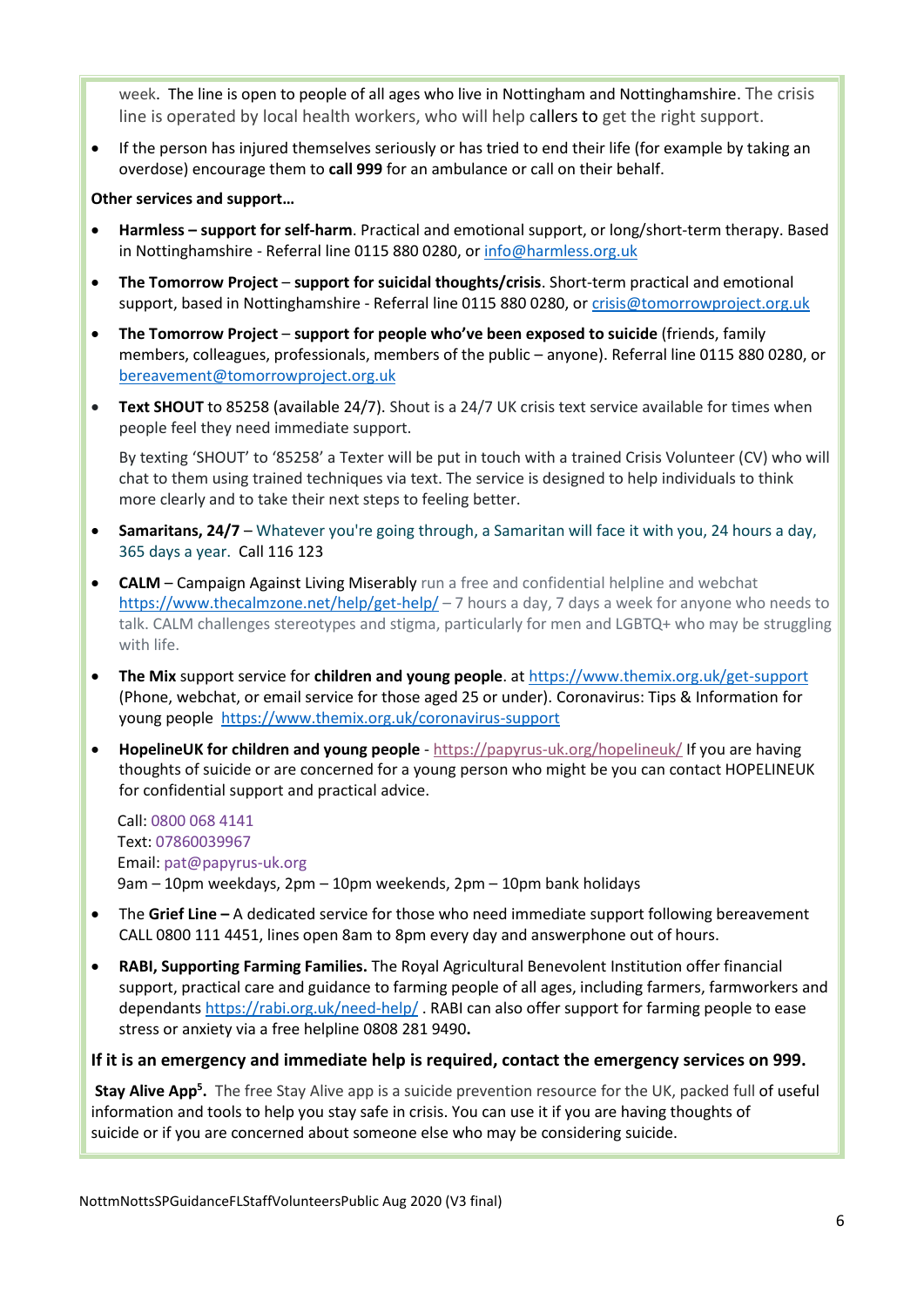The app also includes a safety plan, customisable reasons for living, and a LifeBox where you can store photos and memories that are important to you. There are strategies for staying safe and tips on how to stay grounded when you're feeling overwhelmed. There are guided-breathing exercises and you can create your own interactive Wellness Plan.

To find out more and to download the app visit: [Stay alive app](https://www.asklion.co.uk/kb5/nottingham/directory/service.page?id=EVisZJi1FEE)

**Comprehensive lists of sources of Mental Health Support in Nottingham and Nottinghamshire for adults and children and young people are available on ASKLiON<sup>6</sup> : [COVID19 Mental Health Support](https://www.asklion.co.uk/kb5/nottingham/directory/advice.page?id=fvGQCJXp_WY)**

# **Training**

**There are a range of Zoom and online training opportunities available including training for anyone volunteering in the community. These include:**

- **Harmless Mental Health and Suicide Prevention awareness half and full day CPD accredited training modules,** commissioned by Nottinghamshire County Council and available free to community, voluntary and third sector workers in Nottinghamshire County. Book vi[a Harmless](https://www.eventbrite.co.uk/o/harmless-lets-talk-training-14795237737)  [Let's Talk Training.](https://www.eventbrite.co.uk/o/harmless-lets-talk-training-14795237737) For more information or advice on the courses being delivered please speak to a member of the Let's Talk Training team: [training@harmless.org.uk](mailto:training@harmless.org.uk)
- **Health Education England 60 minutes online training** *[We need to talk about suicide.](http://www.nwyhelearning.nhs.uk/elearning/HEE/SuicidePrevention/)*

This online course takes 60-90 minutes to complete and is for anyone who regularly comes into contact with members of the public, to help them to become more confident about having a conversation with someone who may be experiencing suicidal thoughts or feelings.

- **The Zero Suicide Alliance** offers a range of [online awareness training](https://www.zerosuicidealliance.com/training) options, which provide a better understanding of the signs to look out for and the skills required to approach someone who is struggling, whether that be through social isolation or suicidal thoughts.
- **SHARP -** SHARP offer suicide prevention and self harm training to front-line professionals who work with children and young people who reside in Nottingham City. They are offering free 80 minute webinar workshops . For more information e-mail [camhs.sharp@nottinghamcity.gov.uk.](mailto:camhs.sharp@nottinghamcity.gov.uk)

# **Looking after yourself**

#### **Five ways to wellbeing**

The Five Ways to Wellbeing are widely known and recognised in the UK. They are evidence based and aim to improve the mental health and wellbeing of anyone who practices them<sup>7</sup>

# **The Five Ways to Wellbeing are:**



Suggestions on how to implement the Five Ways to Wellbeing during physical distancing can be found here [Five Ways to Wellbeing during Coronavirus restrictions](https://diverseminds.co.uk/five-ways-to-wellbeing-during-coronavirus/)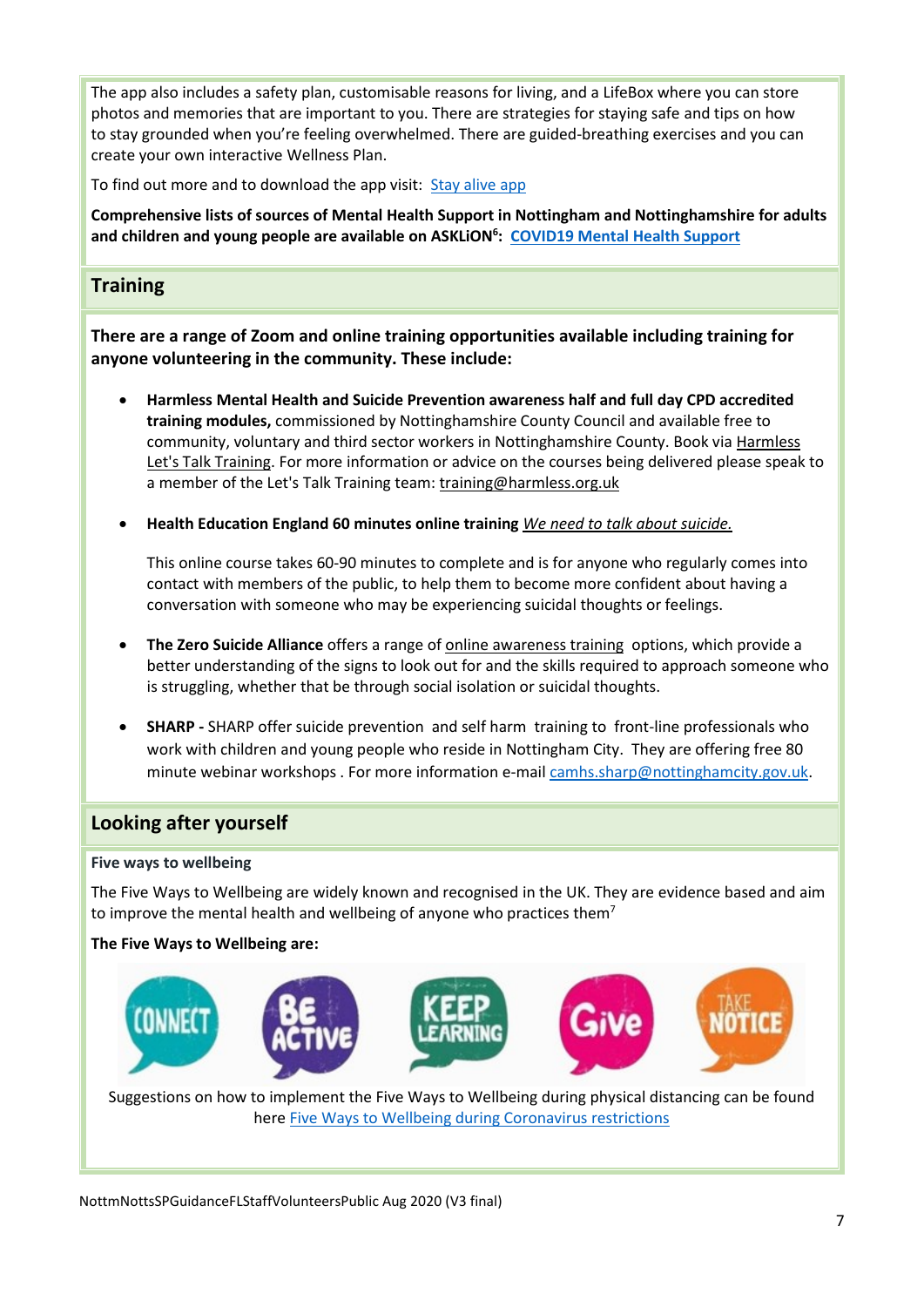**The Children's Society Five Ways to Wellbeing for Children and Young People<sup>8</sup> –** The lives of children and young people have been disrupted by the COVID-19 pandemic. This can affect their physical, emotional and mental wellbeing. This booklet from the Children's Society is based on interviews with thousands of children about what makes them happy with their lives. It is not COVID specific, but the ideas can be adapted to keep safe during physical distancing[. How to support your child's wellbeing](https://www.childrenssociety.org.uk/sites/default/files/TCS_FIVE_WAYS_TO_WELLBEING_CHILDREN.pdf)

**Every Mind Matters** Having good mental health helps us relax more, achieve more and enjoy our lives more. For advice and practical tips to help you look after your mental health and wellbeing visit Every [Mind Matters](https://www.nhs.uk/oneyou/every-mind-matters/)

# **Looking after yourself at work**

Don't leave work at the end of the day with any doubts or fears. If you've spoken to someone who may be suicidal that day, it's important you have that constant open line of communication with colleagues/supervisors/managers/safeguarding leads not only to hand-over and ensure the person is safe, but also to get support for yourself. When leaving work, you want to leave knowing you've done everything you can, not doubting yourself and being restless all evening until you come into work again.

Don't bottle up, ignore or avoid any difficult feelings you might have for too long. It's okay to feel upset, tearful, stressed, or anything else after you've supported someone with suicidal thoughts. Burn-out and stress are very real concerns in any field of mental health or suicide prevention, and reliance on your own coping skills and colleagues is essential to maintain a work-life balance in this area.

It's very easy to think to yourself "what if...?" and "did I do this right...?" or otherwise find yourself doubting your skills or abilities. Practice reflection and self-questioning techniques throughout your role with the support of your supervisor – this is a valuable skill to build your confidence and competence in suicide prevention.

Treat yourself with the kindness and compassion. If you're being harsh to yourself in your mind, think to yourself – how would you respond to yourself in this situation, if you were a service user? Hopefully, you would be kind and compassionate and realise you may be being too hard on yourself.

# **For the most up to date copy of this guidance please visit:**

**[www.nottinghamshire.gov.uk/suicide](http://www.nottinghamshire.gov.uk/suicide)**